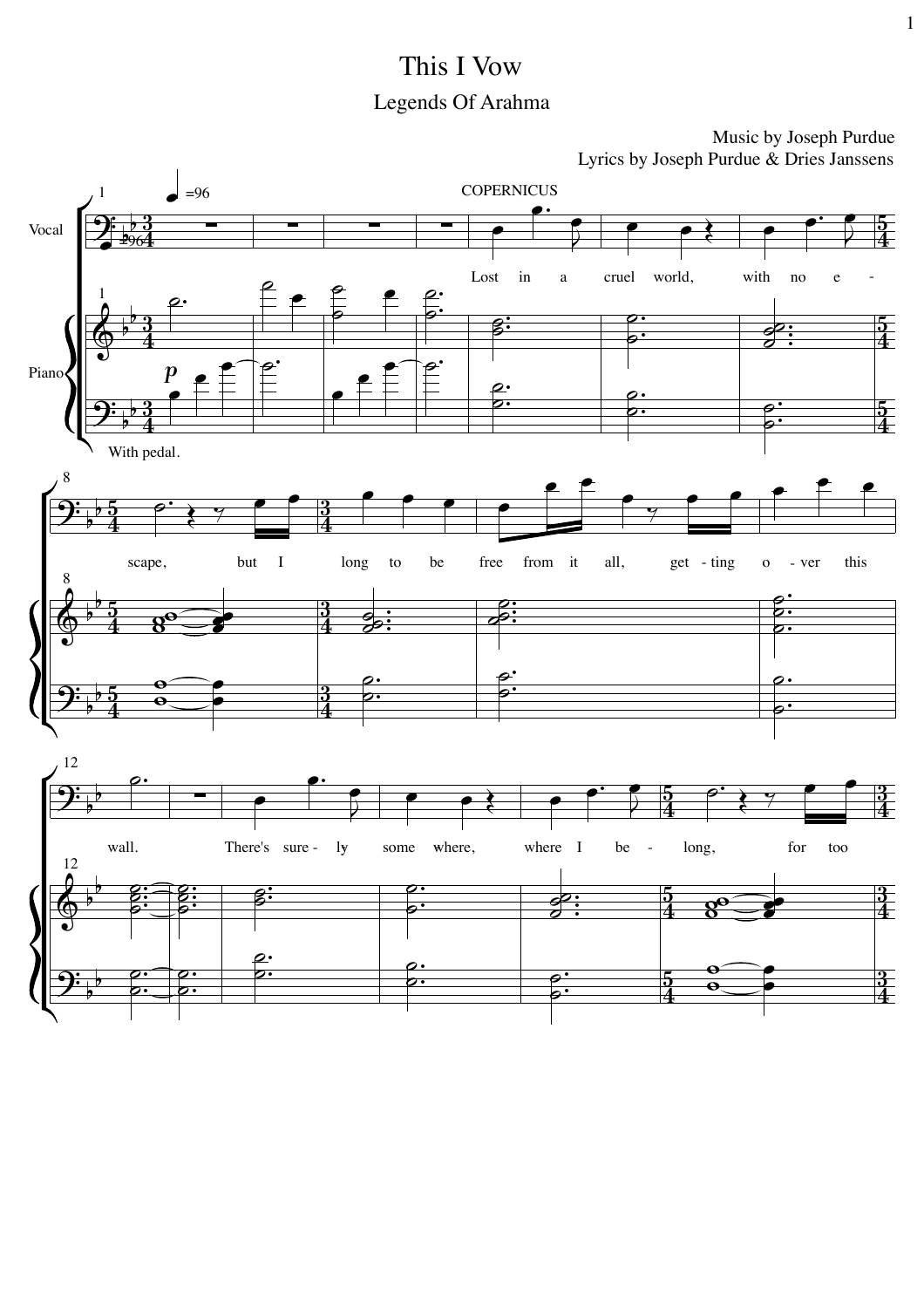

 $\overline{2}$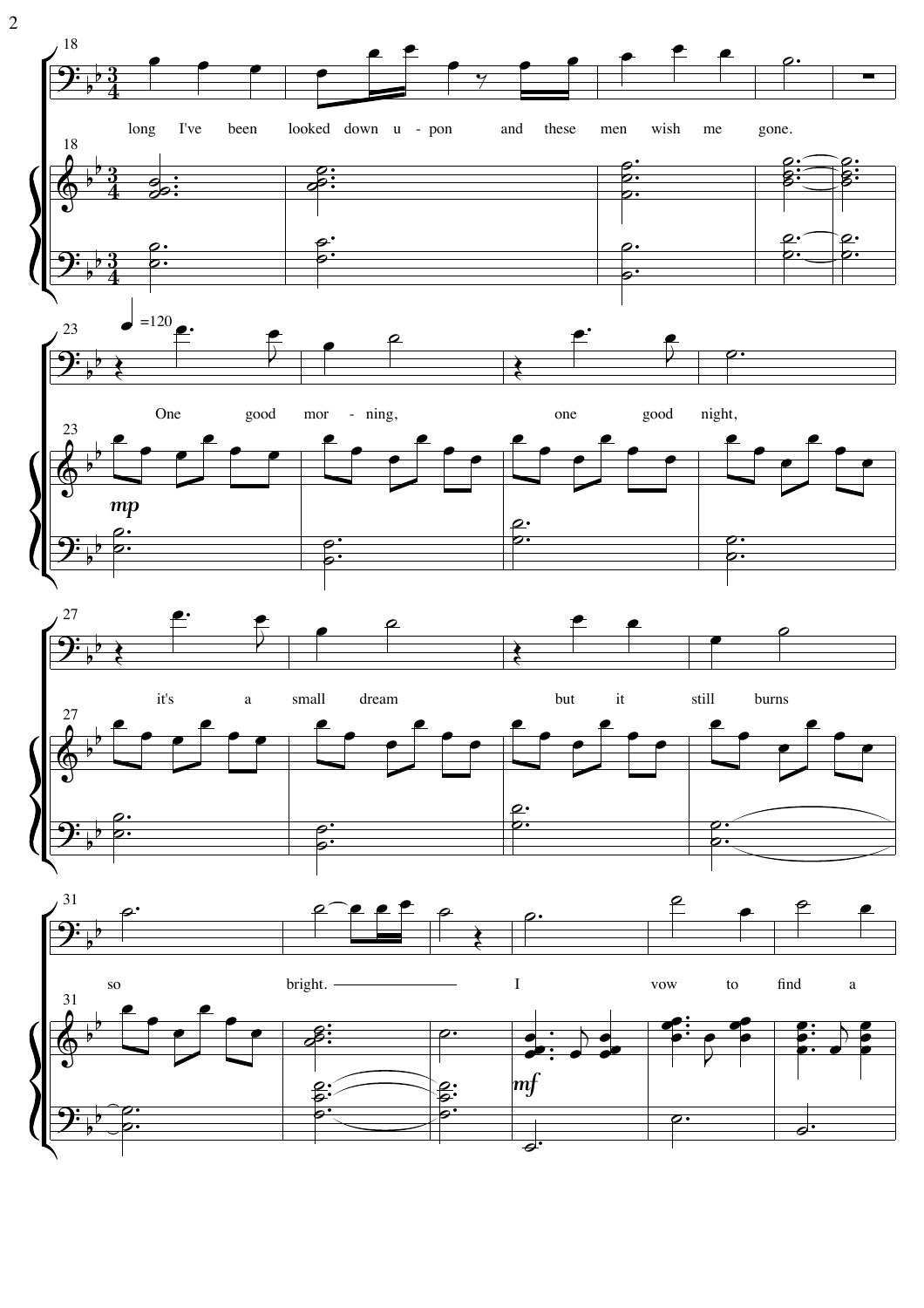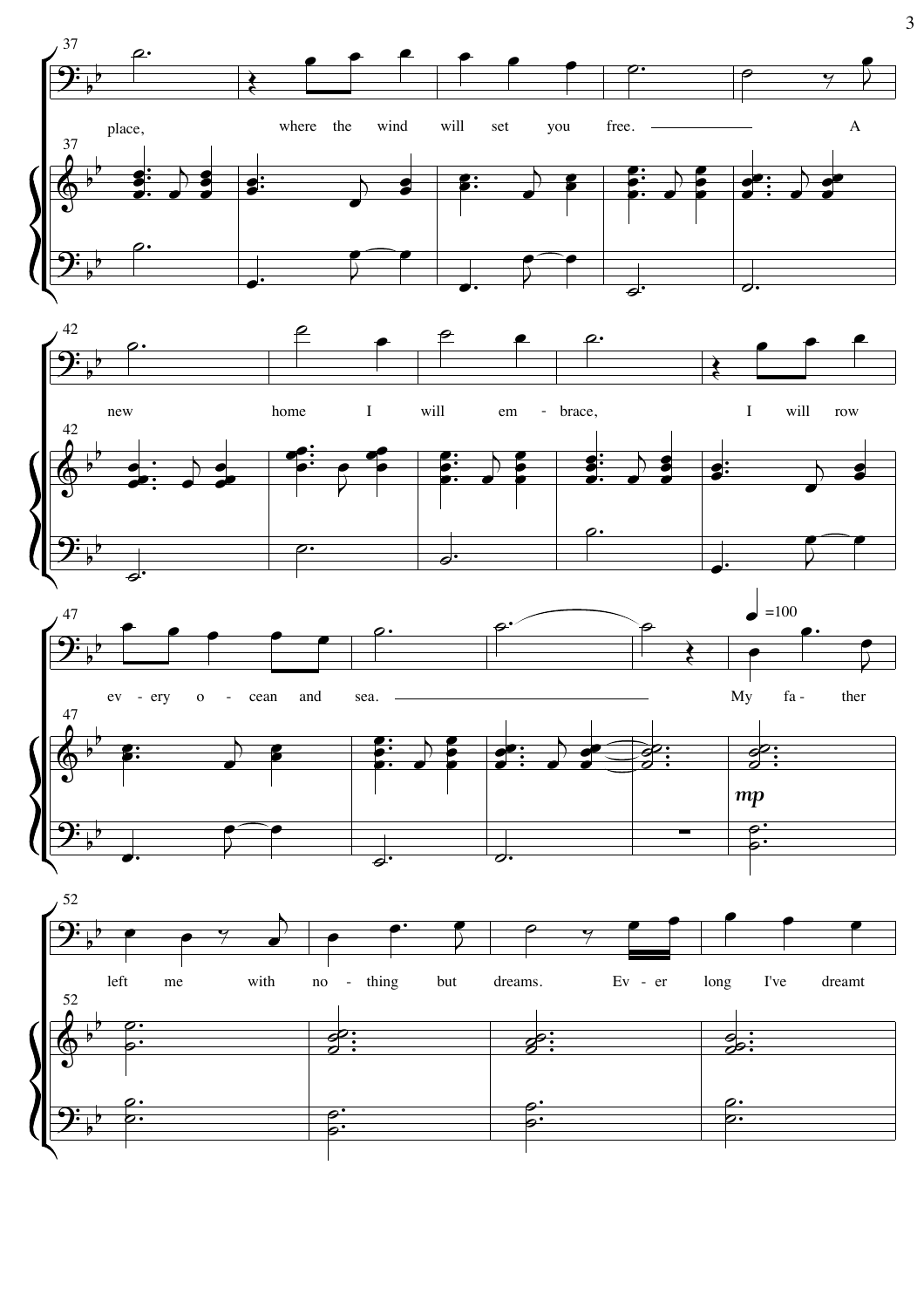

 $\overline{4}$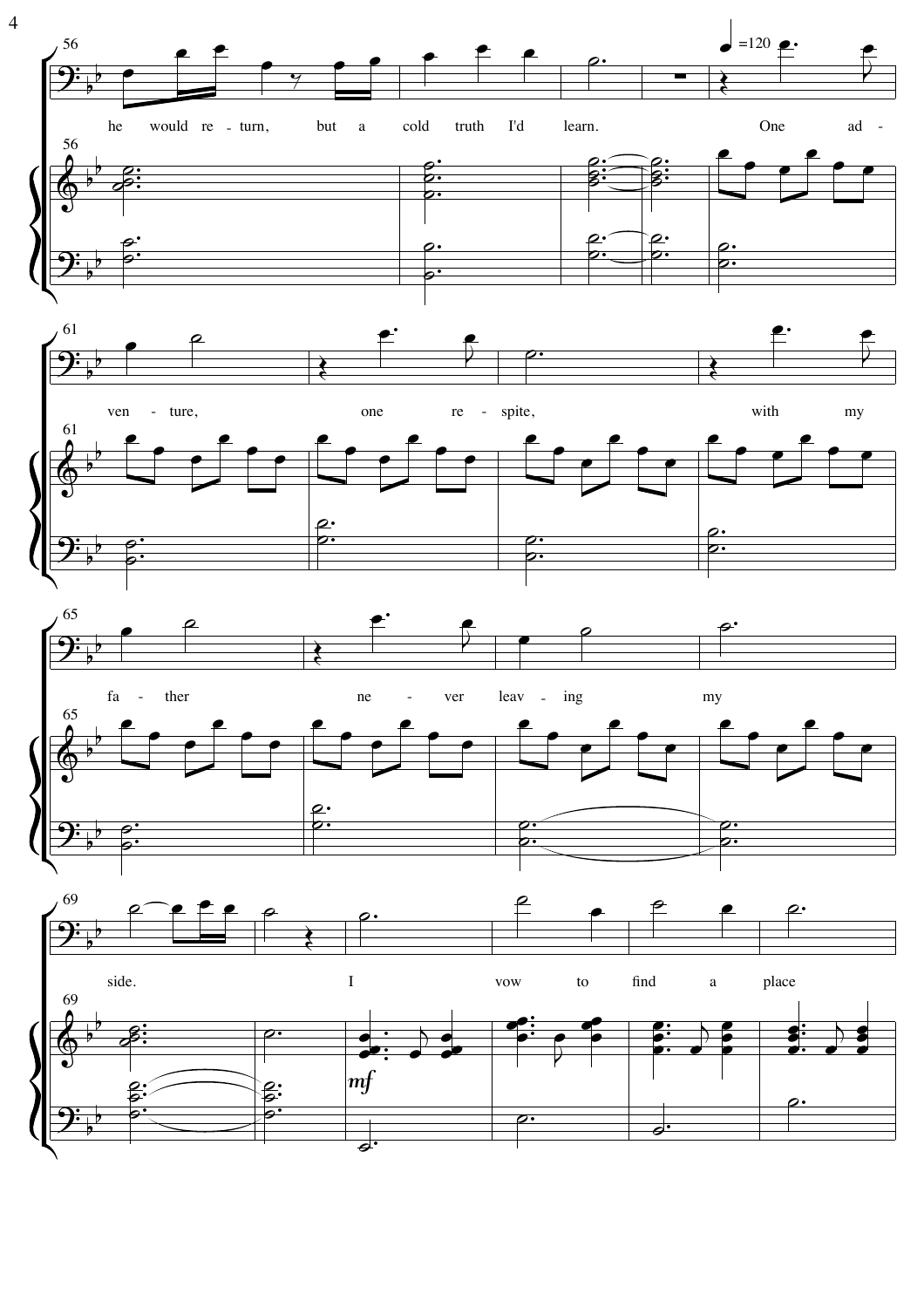

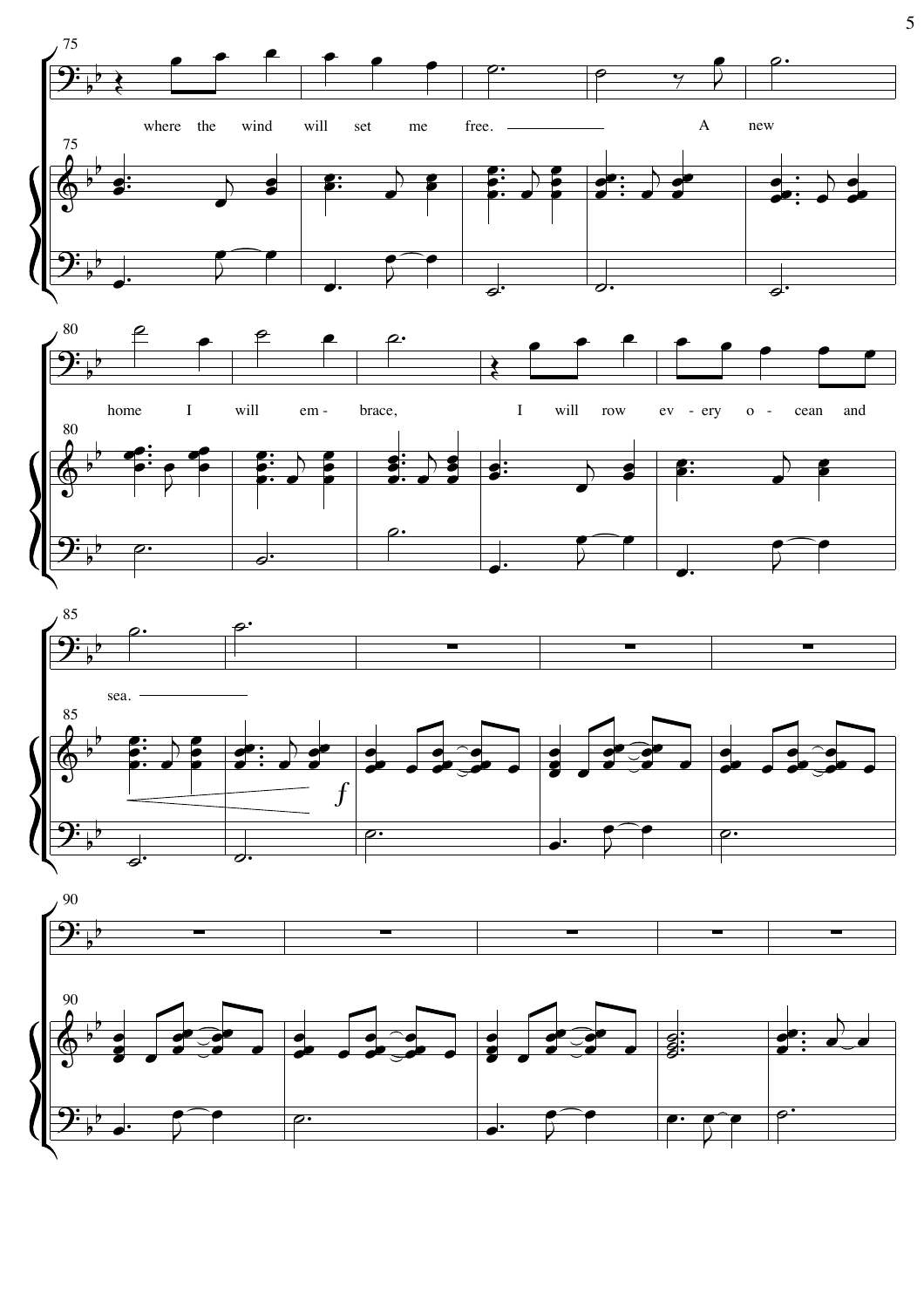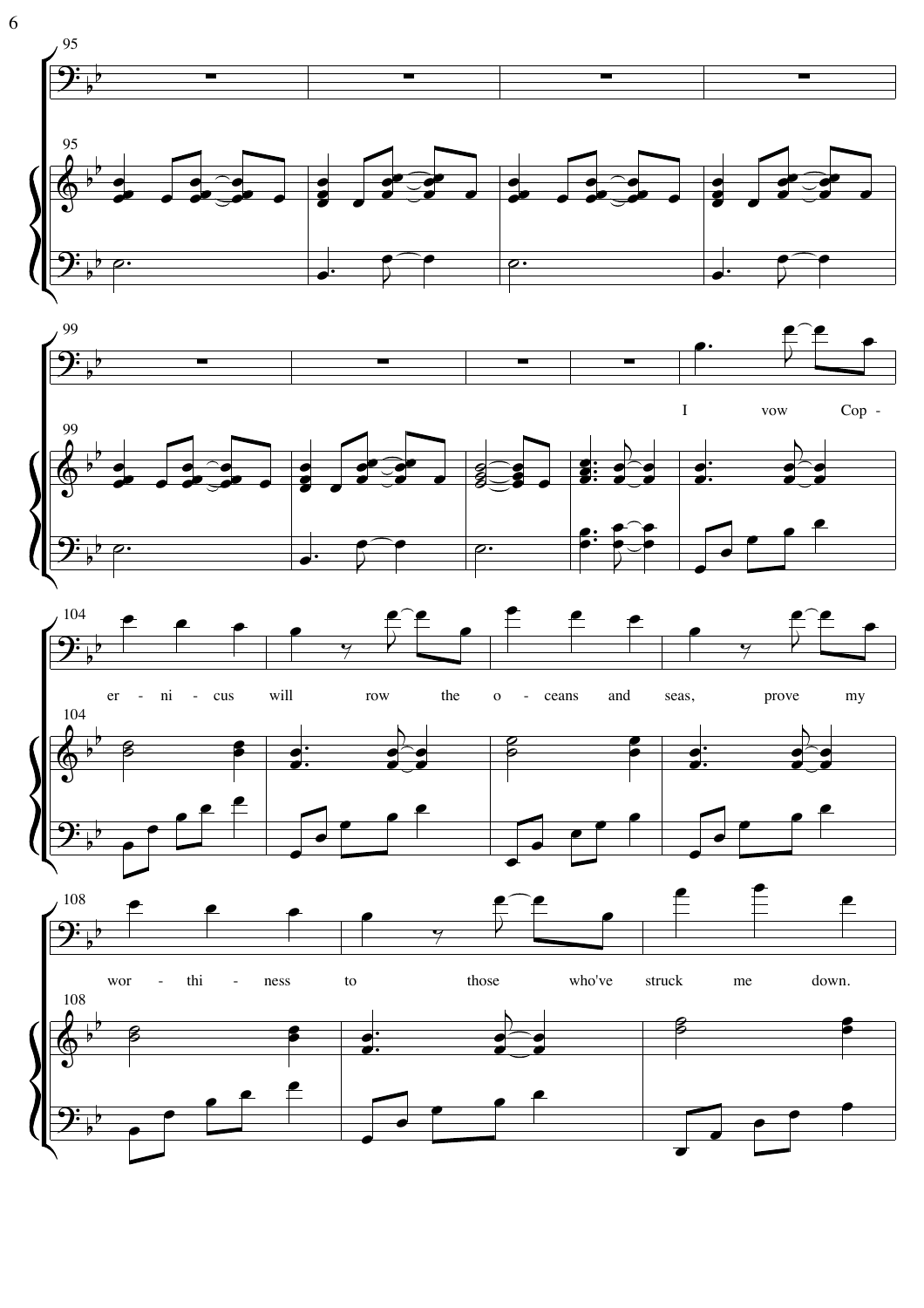

 $\overline{7}$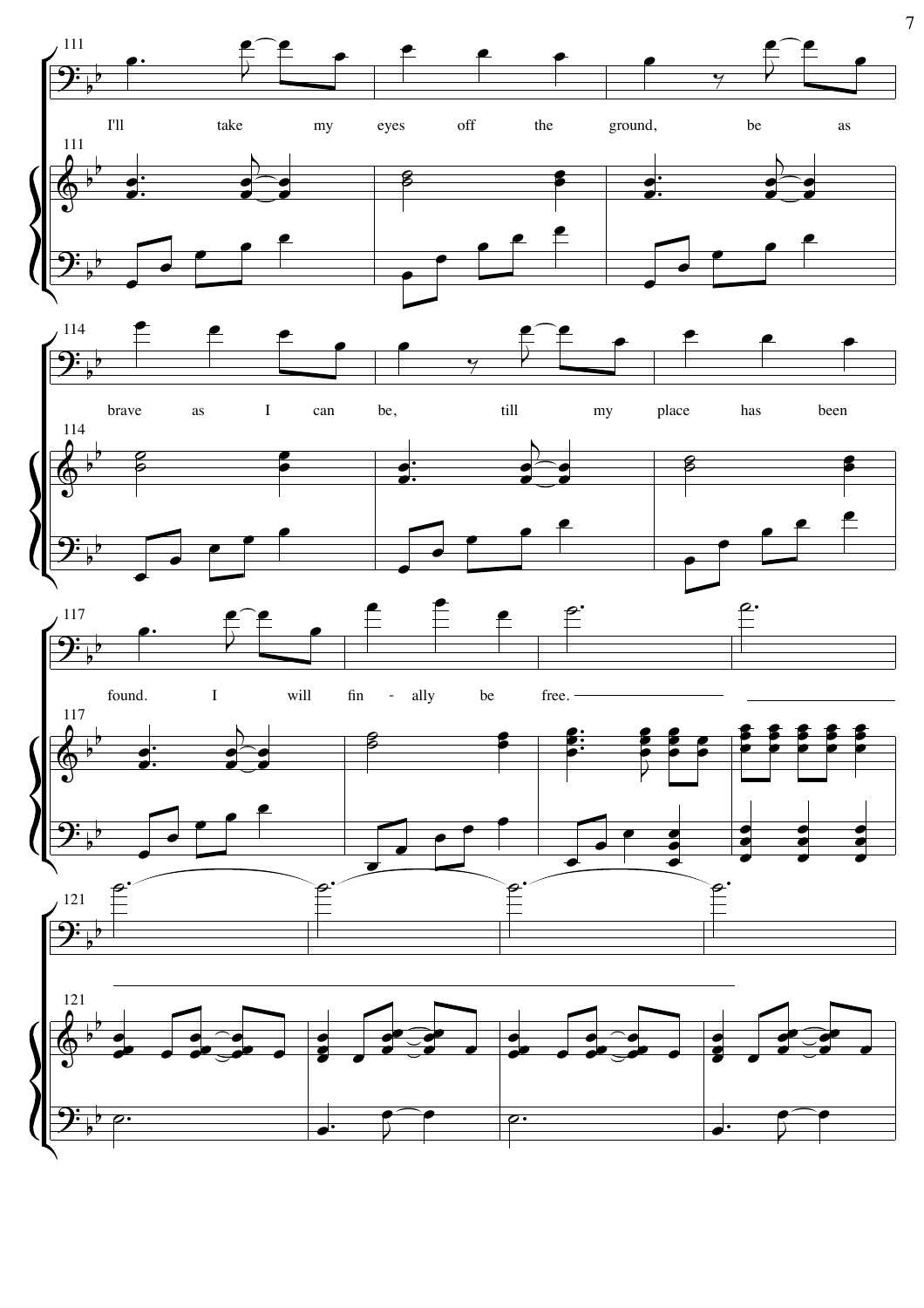

 $\, 8$